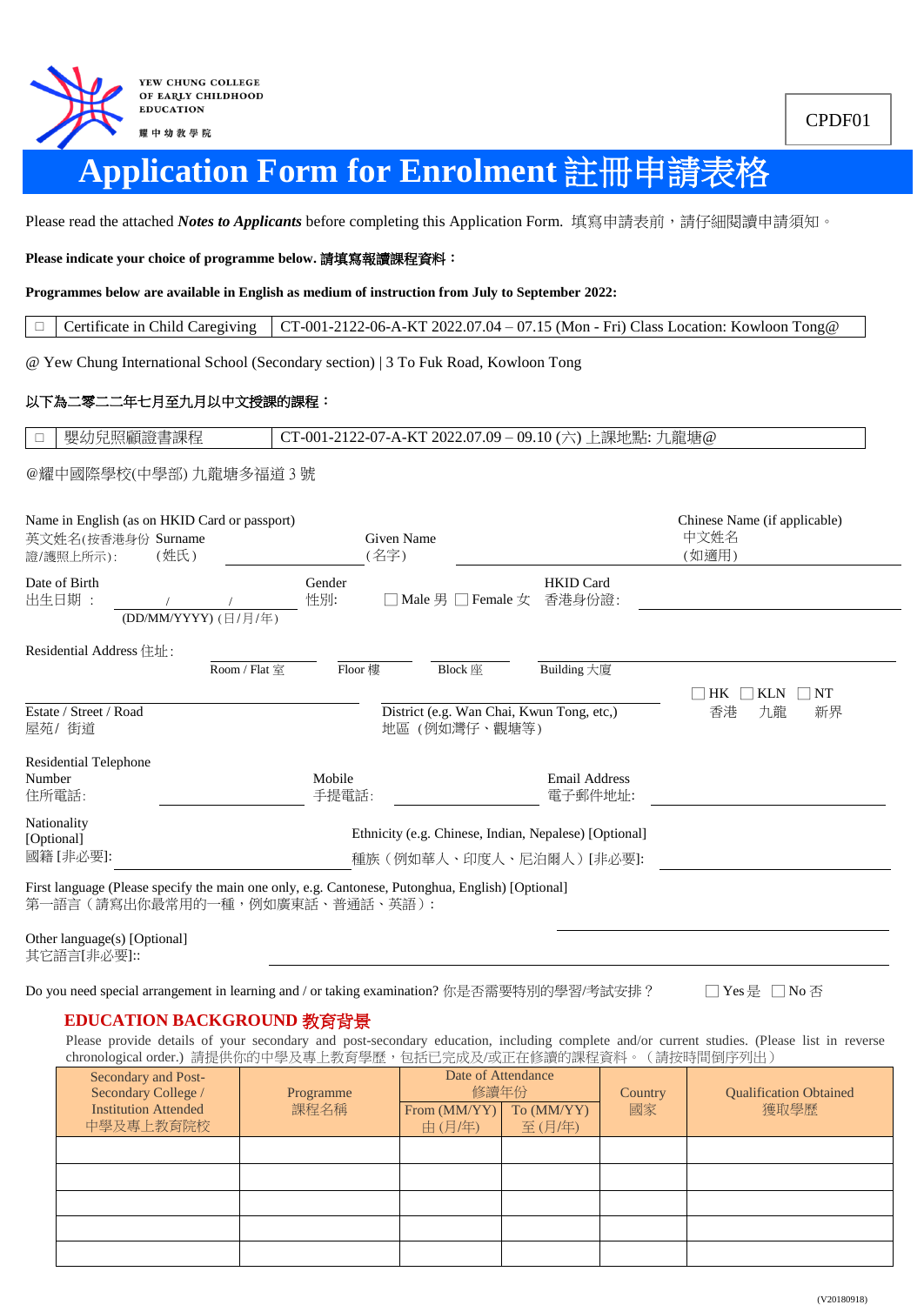## **PUBLIC EXAMINATION(S) RESULTS** 公開考試成績

| Name of Examination<br>(e.g. HKDSE, HKALE, IB, GCEAL)<br>考試名稱(例如香港中學文憑試、香港高等<br>程度會考、國際文憑大學預科課程考試、英<br>國倫敦普通教育文憑高級程度考試等) | Year<br>Taken<br>年份 | Subjects (Results / Grades / Levels Obtained)<br>科目(成績/等級/級別) |
|--------------------------------------------------------------------------------------------------------------------------|---------------------|---------------------------------------------------------------|
|                                                                                                                          |                     |                                                               |
|                                                                                                                          |                     |                                                               |
|                                                                                                                          |                     |                                                               |

## **PROFESSIONAL QUALIFICATION** 已獲取的專業資歷

| Professional Qualification (Please indicate if you have acquired the following professional<br>qualifications)<br>專業資歷(請填寫是否已成功註冊並擁有下列專業資格) | Yes/No<br>是/否 |
|---------------------------------------------------------------------------------------------------------------------------------------------|---------------|
| Registered as Kindergarten Teacher with the Education Bureau                                                                                |               |
| 已註冊為教育局合格幼稚園教師                                                                                                                              |               |
| Registered as Child Care Worker with the Social Welfare Department<br>已註冊為社會福利署幼兒工作員                                                        |               |
| Registered as Child Care Supervisor with the Social Welfare Department                                                                      |               |
| 已註冊為社會福利署幼兒中心主管                                                                                                                             |               |
| Completed training as Special Child Care Worker recognised by the Social Welfare Department<br>已完成社會福利署認可的特殊幼兒工作員培訓課程                       |               |

### **PERSONAL STATEMENT** 個人陳述

Please provide a Personal Statement according to the language of the programme applied outlining your motivation to study the programme applied, your work experience, your aspirations and what you hope to achieve in terms of career or personal objectives upon successful completion of the programme applied. [not more than 500 words, may continue on a separate sheet if required.] 請提供一份按申請的英文或中文課程提交相應語言的個人陳述概述您申請課程的學習動機、工作經驗、理想以及在修讀課程後您在職 業或個人方面希望達到的目標。(不多於500字,如有需要,可加紙書寫。)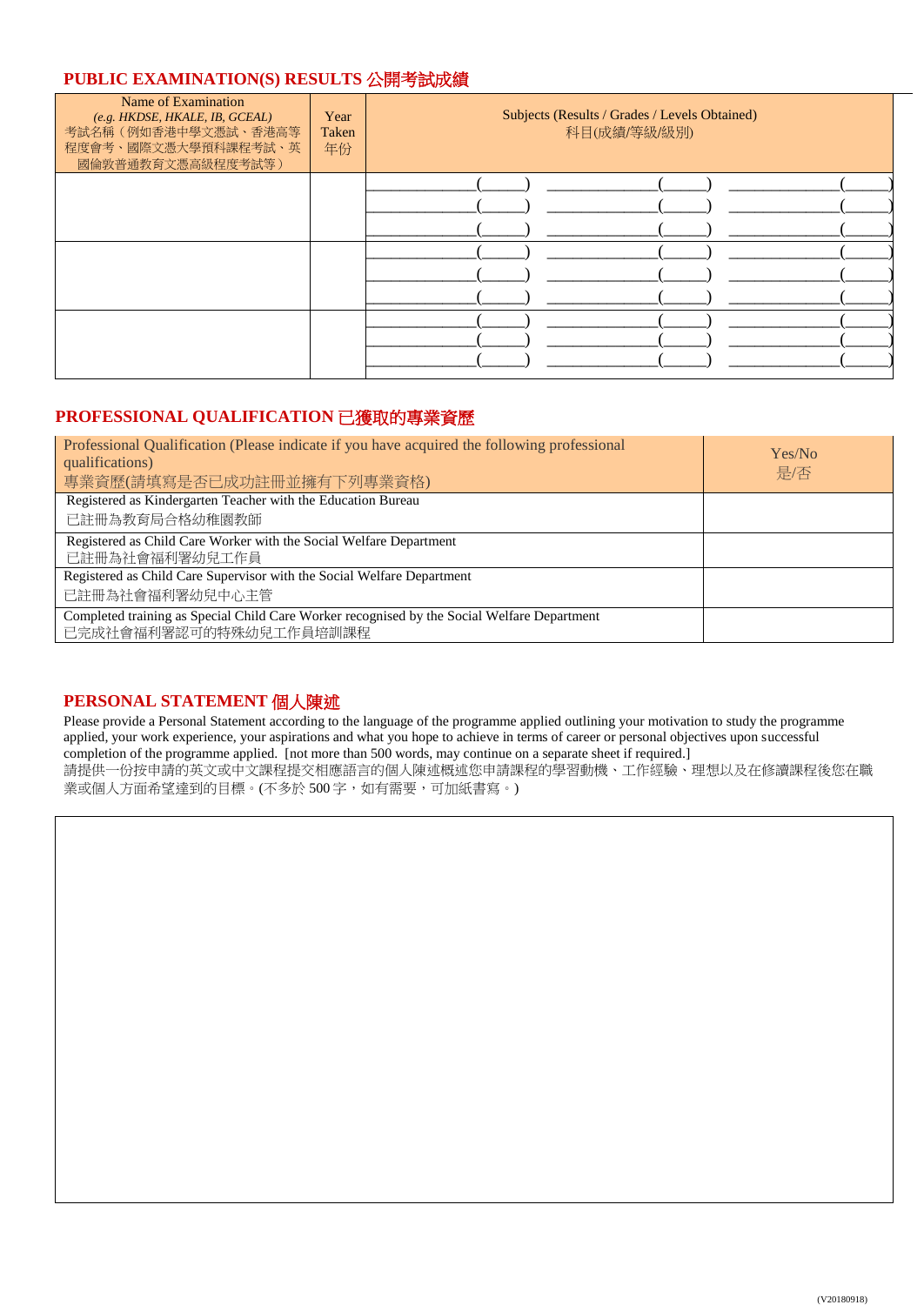## **HOW DID YOU LEARN ABOUT YEW CHUNG COLLEGE OF EARLY CHILDHOOD EDUCATION (THE COLLEGE) AND ITS PROGRAMMES?** *(You may choose more than one option.)* 如何得悉耀中幼教學院**(**學院**)**及其課程? (你可以選擇多個選項)

|                                         | College Website<br>學院網頁                                        | Facebook<br>臉書                           | Search Engine (Yahoo, Google etc.)<br>$\vert 3.$<br>搜尋器 (雅虎、谷歌等) | <b>Online Forum</b><br>4.<br>網上討論區  |  |
|-----------------------------------------|----------------------------------------------------------------|------------------------------------------|------------------------------------------------------------------|-------------------------------------|--|
| 15.                                     | Online Advertisement<br>網上廣告                                   | Instagram<br>6.                          | 7. YouTube                                                       | 8. Newspaper<br>Advertisement 報紙廣告  |  |
| 19                                      | Kindergarten or School<br>Principal / Colleague<br>幼稚園或學校校長/同事 | 10. Community Centre/ NGOs<br>社區中心/非政府組織 | 11. Publication Advertisement<br>刊物廣告                            | 12. Friends<br>朋友                   |  |
|                                         | $\Box$ 13. Family / Relatives<br>家人/親戚                         | $ 14.$ . Expos/Exhibitions<br>展覽會        | $\Box$ 15. ECE Seminars<br>幼教講座                                  | 16. School Talks / Fairs<br>學校講座/展位 |  |
| □ 17. Others (Please specify) 其他 (請註明): |                                                                |                                          |                                                                  |                                     |  |

# **PERSONAL DATA PRIVACY STATEMENT** 個人資料保障聲明

- 1. The data you provide will be used for admissions, statistical and auditing purposes. 你所提供的資料將用於取錄、統計及核數審計用途。
- 2. Upon your registration in a programme, the application data will become part of your student record, which will be used for registration, administration, communications, statistical, alumni and other purposes related to your studies.
- 當你註冊成為本學院學生,此申請表的資料將成為學生資料的一部份,將用作註冊、行政、通訊、統計、校友會及其他與教學相關用途。 3. Your personal data will be kept secure by the College and will mainly be handled by staff of the College. If deemed necessary, personal data may
- be transferred to authorised third parties providing services to the College. 學院會妥善保存你的個人資料,除由學院相關職員處理外,在有需要的情況下,相關資料可能會送交獲學院授權提供服務的第三方使用。
- 4. Under the Data Privacy Ordinance, you have the right to request for and correct your personal data. 根據個人資料(私隱)條例, 你可以提出申請查閱及更改個人資料。

# **DECLARATION AND AUTHORISATION** 聲明及授權

- 1. I hereby declare that all information provided in this Application Form is, to the best of my knowledge, accurate and complete. I understand that any misrepresentation made or false information given may result in the disqualification of my application for admissions and subsequent enrolment to the College.
- 本人謹此聲明,本人已就所知在此申請表格提供準確和完整的資料,本人明白如有任何虛假或誤導資料,本人的入學申請及註冊可能會被取消。
- 2. I authorise the College to obtain and the relevant authorities to release any or all information about my academic / public examination results and my studies at institutions in Hong Kong or elsewhere.
	- 本人授權學院索取本人曾就讀的本港及其他國家的學術/公開考試成績、專業資歷及其他學習詳情。
- 3. I have noted, understood and agreed to the Personal Data Privacy Statement of the College.
- 本人知悉、瞭解並同意學院的個人資料保障聲明。
- 4. I agree to observe and abide by the rules and regulations of the College. 本人接受並同意遵守學院所訂的守則及規則。
- 5. I understand and agree that, except in the case of course cancellation by the College, all fees paid in regard to my application and enrolment are non-refundable/non-transferrable.

本人知悉並同意,除非學院取消本人申請入讀的課程,有關報名及入學之費用一經繳交,概獲不退還/不可轉讓。

Applicant's Signature 申請人簽署 Date 日期

Please note that this Form is prepared in both English and Chinese. In case there are discrepancies in the two versions, the English version shall prevail. 請注意,此表格以中英文書寫,如內容有任何差異,一概以英文為準。